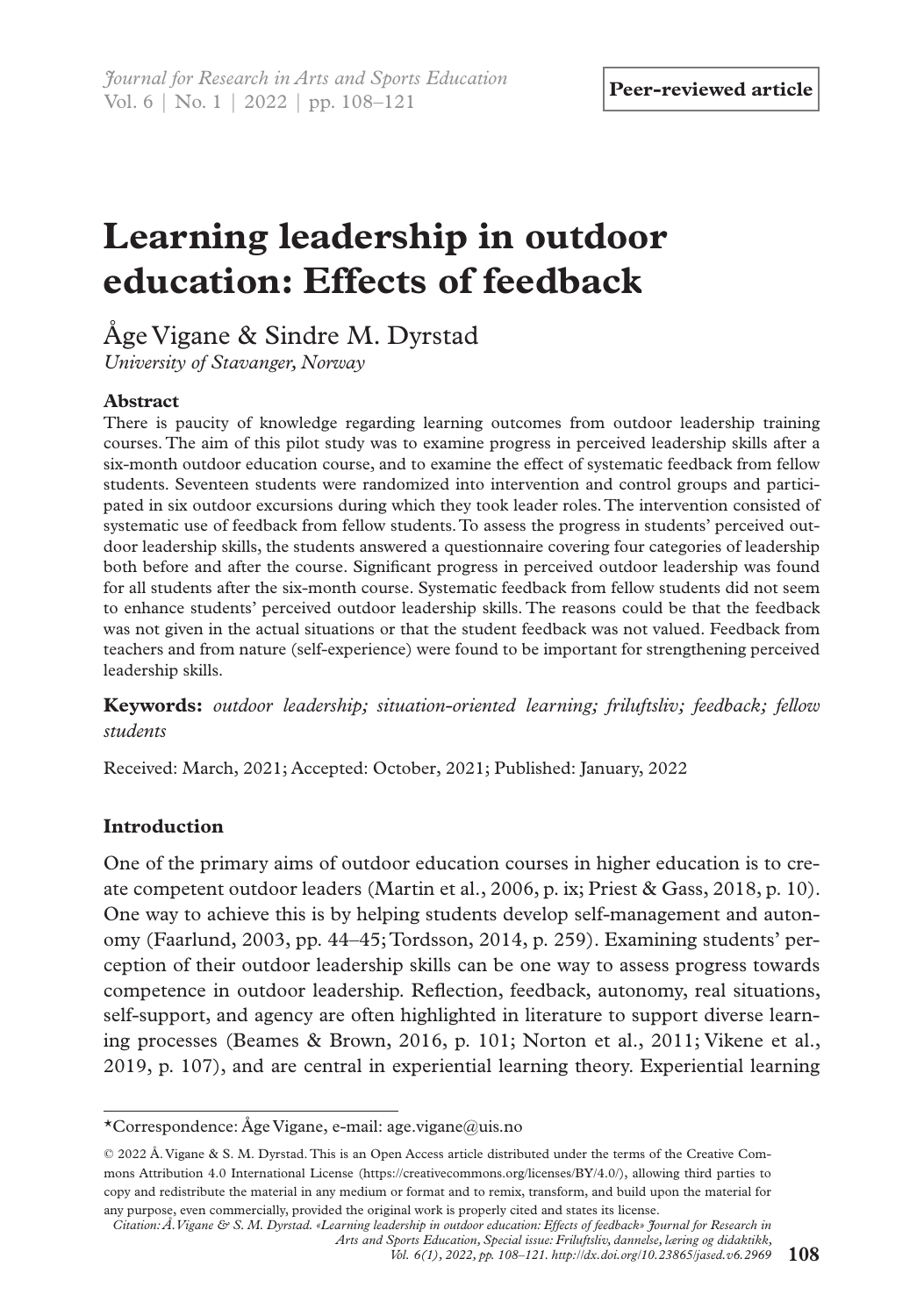has been the educational philosophy and pedagogical approach in outdoor education programs internationally for decades (Martin et al., 2017, pp. 23–24; Priest & Gass, 2018, pp. 36–45). Dewey (1938) and Kolb (1984) in Priest and Gass (2018, p. 41) underline the importance of solving problems by reflecting on experiences in real situations, and by developing new knowledge and competence as a result of that reflection. Small groups are important to enhance all the group members' leadership experience, and because students are less afraid to try to lead when there are fewer people (aka critics, dissenters) than when the group is large. The term "friluftsliv" (literally: "free air living") is common Norwegian vernacular and refers to time spent in nature doing non-motorized activities like hiking, backcountry skiing, camping, fishing or similar. *Friluftsliv* is very popular in Norway and there are numerous programs available that teach outdoor leadership skills geared towards guiding people in *friluftsliv* experiences. However, there are limited studies examining the effectiveness of such programs (Enoksen & Lynch, 2018; Vikene et al., 2019, p. 108), and no studies describing the perceived progression in outdoor leadership skills have been found.

Therefore, the purpose of this study was to examine: (1) to what extent students improved perceived leadership skills after a six-month outdoor education course, and (2) to what extent systematic use of peer feedback (fellow students), in addition to feedback from teachers, strengthened perceived outdoor leadership skills.

We expected all students to improve their perceived leadership skills, with the students in the intervention group showing the most progress.

#### **Learning to be leaders**

#### Core competencies of outdoor leadership

Outdoor leadership requires a wide range of skills, including technical, organizational, self-management, judgement and decision-making, and interpersonal skills. In outdoor leadership courses, it is common to classify outdoor leadership into hard or soft skills. Hard skills are technical competencies such as rope handling for rock climbing, lead climbing on ice, kayaking white water and kayak rescues. Students are regularly assessed for hard skills in outdoor leadership programs. Soft skills, such as decision-making, judgement, and group relations in the field, are also commonly assessed (Graham, 1997, pp. 9–13; Martin et al., 2017, p. 5; Priest & Gass, 2018, pp. 114–125). Regarding hard or soft skills, most theories on leadership assume that leadership is a complex relationship between the leader and the context in which the leader is engaged (Graham, 1997, p. 12; Martin et al., 2017, pp. 5, 19; Priest & Gass, 2018, p. 22). Leadership can be seen as a process driven by a person's intention to influence, or to help a person or group to achieve goals they would not achieve by themselves (Graham, 1997, p. 12; Yukl, 2013, p. 18).

Yukl (1989, pp. 35, 59–60) describes four categories of leadership behaviour. These leadership behaviours are, in a pedagogical context, important for teaching students how to facilitate learning in an outdoor context. First, the *giving-seeking information*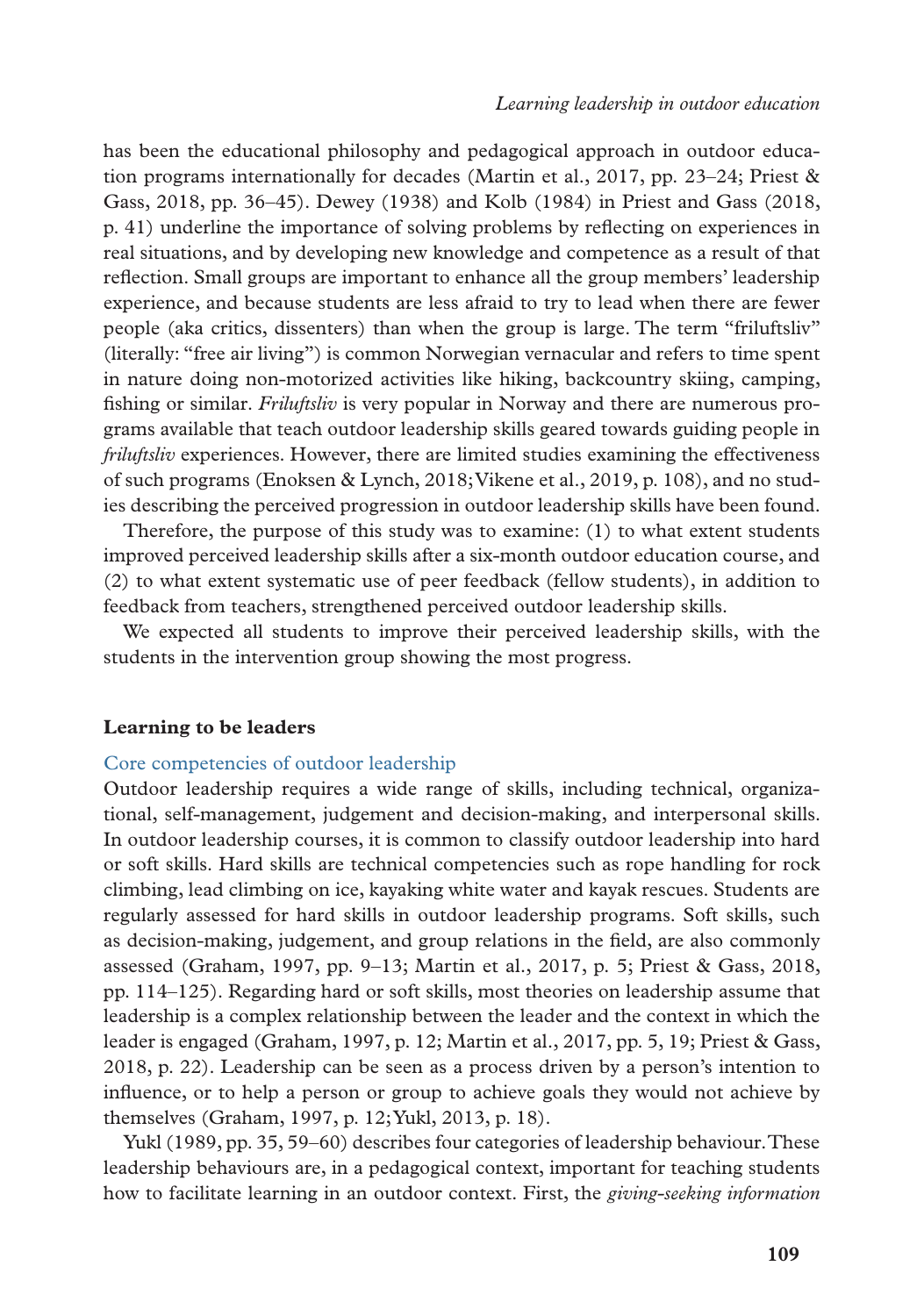category includes components that relate directly to communication skills (Sibthorp et al., 2007), teaching and facilitation (Martin et al., 2017, p. 5), instructional and facilitation skills and effective communication (Priest & Gass, 2018, p. 13). Second, the *making decisions* category is ubiquitous in management, leadership, as well as outdoor leadership literature. A major concern for outdoor leaders in making decisions is judgement, a skill honed by honest reflection on experience. According to several studies (Enoksen & Lynch, 2018; Faarlund, 2003, pp. 48–50; Graham, 1997, pp. 10–11) leaders need judgement for social as well as physical problem solving and decision making. Third, a pedagogical leader needs the ability to *influence people*. Having a flexible leadership style (Priest & Gass, 2018, pp. 218–222) and being selfaware of personal conduct and professional ethics (Martin et al., 2017, pp. 6, 56–58; Priest & Gass, 2018, pp. 14, 59–64) are skills that enable a leader to influence other people. Fourth, *building relationships* includes supporting, networking, managing conflict, and teambuilding, all skills needed for working with behaviours within small groups. Faarlund (2003, pp. 46–48) underlines the value of small groups and agency to build good relations, Sibthorp (2003) refers to verbal feedback from peers and leaders, and Graham (1997, pp. 66, 108, 122) the importance of caring, resolving conflicts and teambuilding. Yukl's four categories, shown in Figure 1, are later elaborated as leadership behaviours, like task-oriented behaviours and relations-oriented behaviours (Yukl, 2010, p. 107, 2013, p. 64).



*Figure 1.* An adapted version of Integrating Taxonomy of Managerial Behaviour (Yukl, 1989, pp. 35, 59–60), describing four categories of leadership behaviours, each exemplified by two or three subcategories.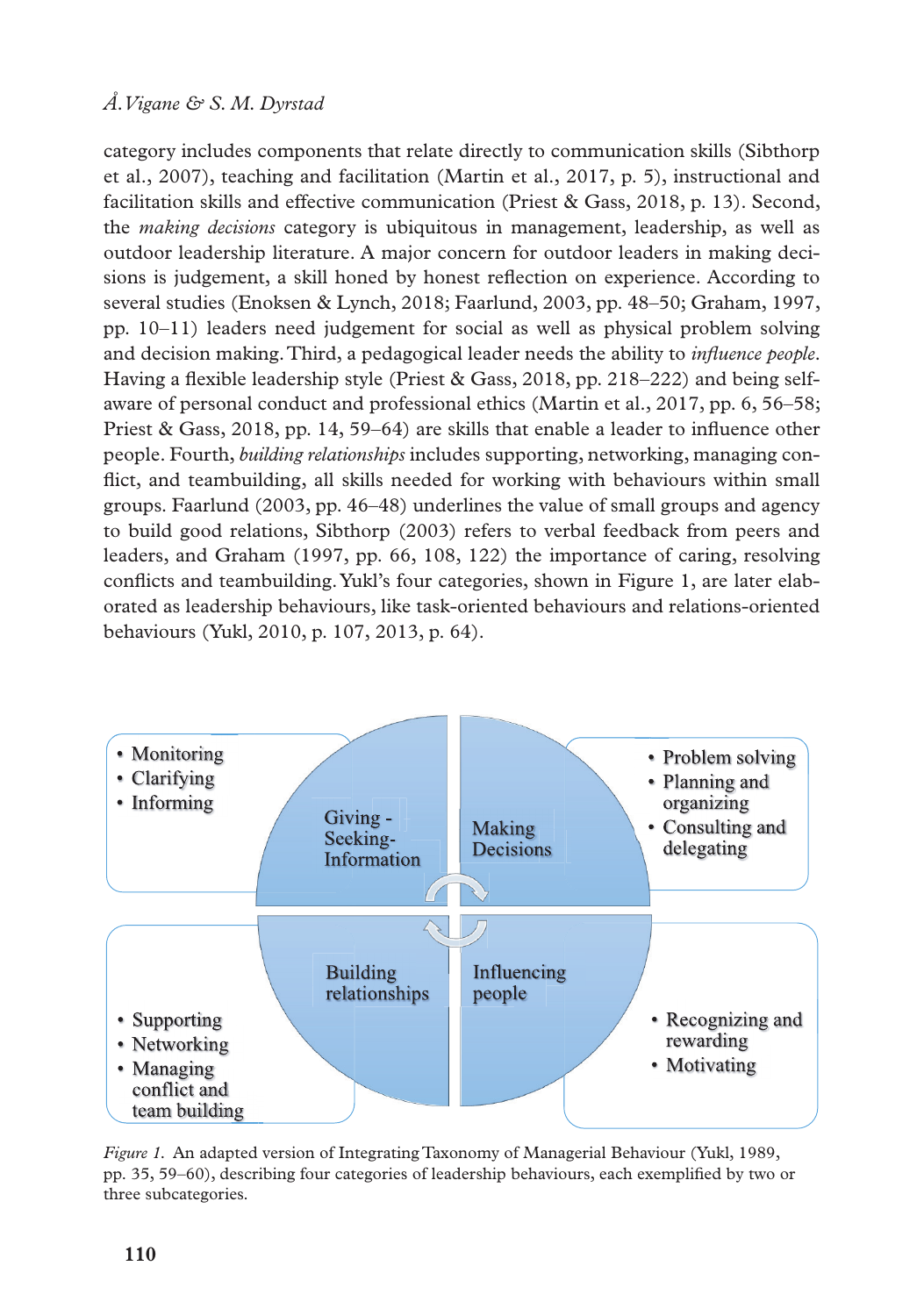In Norway, 79% of the population above 16 years of age spend time hiking in forests or mountains, and hiking is the most common outdoor activity in Norwegian daily life (Statistic Norway, 2020). Hiking in Norway stems from two  $18<sup>th</sup>$  century traditions, harvesting and mountaineering. Part of the Norwegian identity has roots in the self-sufficient mountain farmers, who were role models in being selfsupported, free, and able to handle the challenges of living in, and of, nature (Tordsson, 2014, pp. 37–40; Vigane & Sæther, 2020, p. 17). Having good outdoor leaders leading groups of people into nature to continue these national traditions is therefore important in Norwegian society.

The literature cited above on leadership behaviour provides a conceptual framework for assessing progress in outdoor leadership development. This conceptual framework is used in Outdoor Education at University of Stavanger and was used for the pre- and post-course questionnaire for the present study.

## **Learning Outdoor Leadership**

Situated learning (Faarlund, 2003, pp. 43–46; Tannenbaum & Schmidt, 1973; Vikene et al., 2019, pp. 112–113, 121) underlines the importance of being active and engaged and learning from real situations. Situated learning in a community of practice is also supported by Høyem (2010, p. 76). By giving students the task of making a snow cave, for example, the teacher facilitates students' learning to solve real problems in a meaningful situation. For an experience to be educative, Dewey (1938, p. 39) theorized that it must provoke a thirst for further learning, and it must connect meaningfully to the "objective conditions of the learner's life". Wenger (2004, p. 24) interprets objective conditions as four key components of situation-oriented learning: First, learning activities should be contained within a meaningful context. Second, learning takes place in a community where the learners accept affiliation. Third, practice-based activities must be as realistic as possible. Fourth, situated learning will eventually affect the learner's identity.

Tordsson (2014, p. 17) similarly views *friluftsliv* as a practice that has natural (situational), implemented (action), and pedagogical (understanding) elements, and these three elements are deeply interconnected. To become a good outdoor leader, experience from different situations in the practice field is essential (Vikene et al. (2019, pp. 115–116). The active role and responsibility of students in both the planning and decision-making processes and in small group behaviour, is also underlined by Sibthorp (2003), and Sibthorp et al. (2007).

Faarlund (1974, pp. 86–87), and Tordsson (2014, pp. 218–219, 245–249) both underline the importance of pedagogical aspects for agency and self-management in planning, implementation, and evaluation. By organizing students into small groups giving them responsibility like leading in turn, we facilitate for student-led engagement.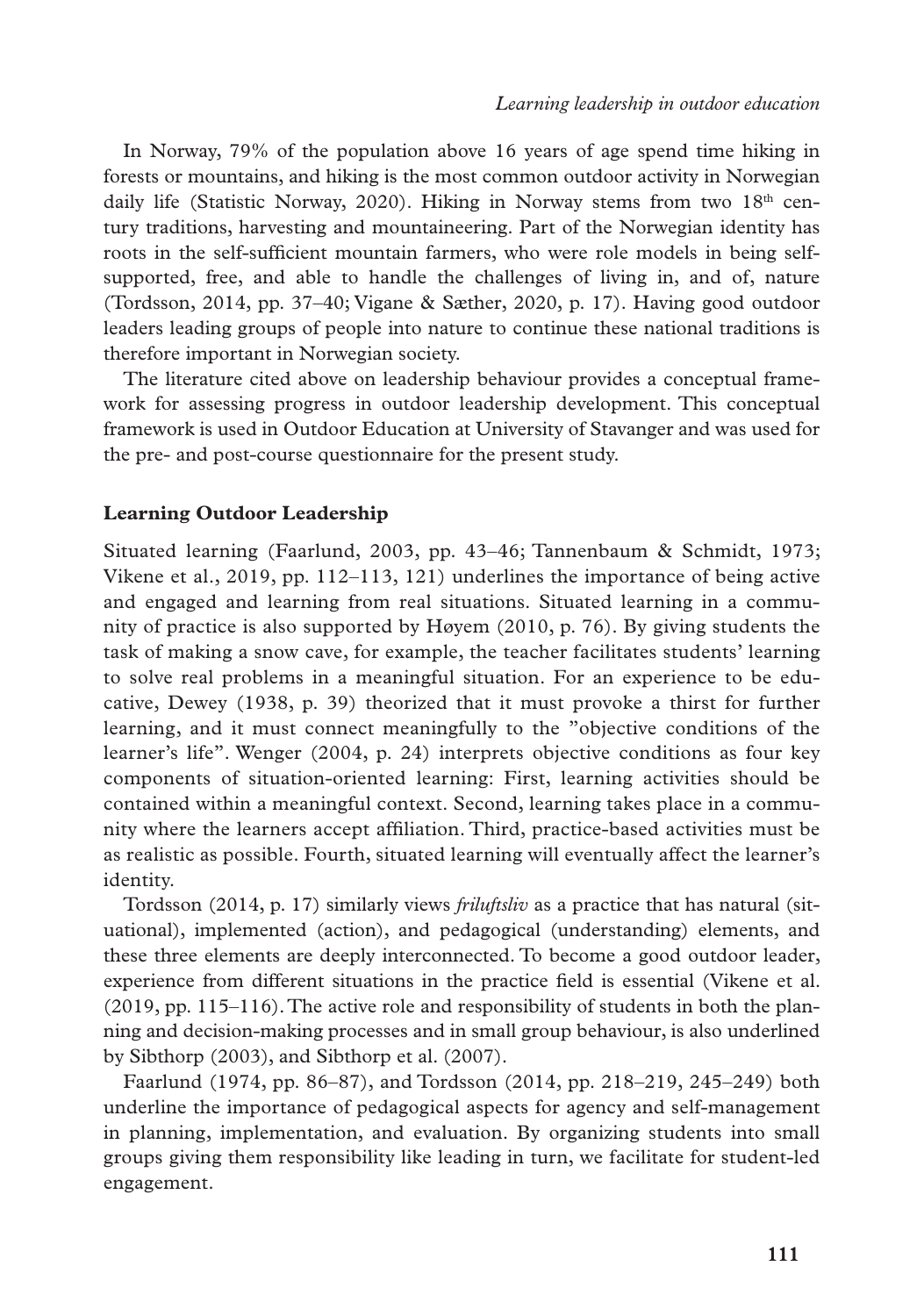In the present study, feedback from fellow students and feedback from teachers during excursions focused on leadership decisions made by students when in the leader role. The students made leadership decisions in areas such areas as orientation, finding a safe route in avalanche terrain, how to teach other students to make a snow cave or igloo, fishing, tying appropriate knots and teaching children. The students had to solve real problems in small groups with three others.

#### Reflection and feedback as tools for developing outdoor leadership

Dewey (1938, pp. 68-69) theorized that learning occurs when a purpose for learning is formed, which involves observation, knowledge from external sources and from past experience, as well as judgement. This "complex intellectual operation" has been interpreted as the heuristic reflection in much of the experiential education literature. Reflection on action is widely referenced and adapted in experiential learning and outdoor education (Martin et al., 2017, p. 213; Priest & Gass, 2018, pp.  $40-41$ ). Reflection on action is central to this study because reflection on feedback from fellow students can help boost leadership skills. Reflection is "an in-depth consideration of events or situations; the people involved, what they experienced, and how they felt about it" (Bolton, 2010, p. xix). Feedback has been defined as "information provided by an agent (e.g., teacher, peer, book, parent, self, experience) regarding aspects of one's performance or understanding" (Hattie & Timperley, 2007, p. 81)

In the Scandinavian tradition of learning by doing, inductive learning and problem-based learning are all well-accepted ways to facilitate learning (Vikene et al., 2019, pp. 121–122). In learning related to *friluftsliv*, which occurs in natural environments, students receive feedback from nature (self-experience). According to Hattie and Timperley (2007, pp. 86–87), students can develop strategies and regulate performance to reach goals by self-regulation. When new, unexpected situations occur, learners have to use creativity to solve problems (Beames & Brown, 2016, p. 74). Recognizing patterns and reflecting upon choices and decisions are important to learning (Tordsson, 2014, p. 263). Feedback can help a student overcome perceived limitations and help them discover unknown personal leadership resources instead of resist efforts to develop leadership skills (Priest & Gass, 2018, pp. 284, 301). In outdoor education at the University of Stavanger, feedback typically focuses on how students reflect on their decisions, how they seek and give information in a group, how they manage intra-group relationships, and how they act as good role models so the people they lead can be inspired and influenced by them. This approach is consistent with that of Paul Petzoldt, founder of National Outdoor Leadership School in USA. According to Wagstaff and Cashel (2008, p. 129), Petzoldt proposed that feedback in judgement and decisionmaking skills is a core element in outdoor leadership. The importance of facilitating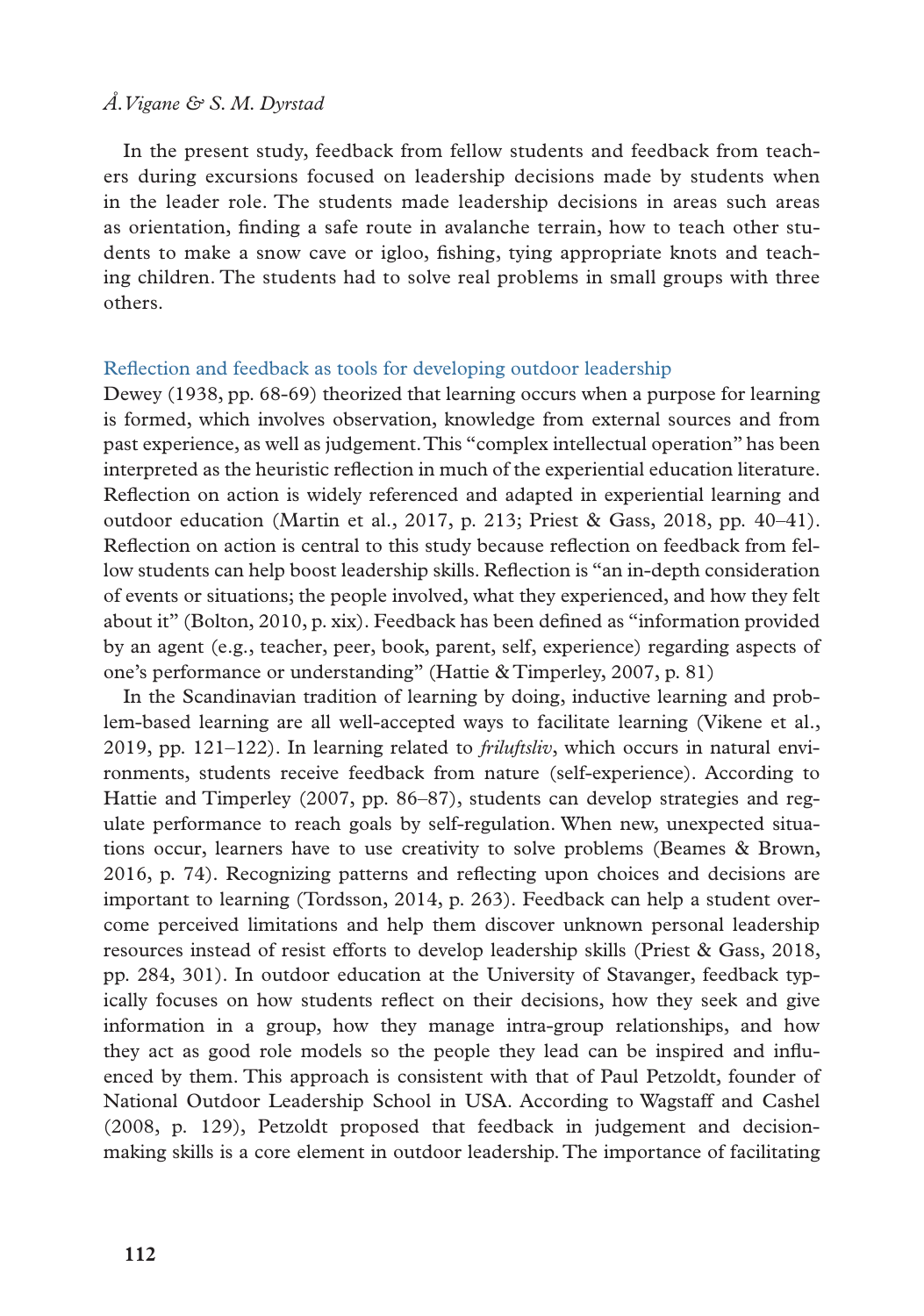for decision-making is supported by studies by Høyem (2010), Faarlund (2003, pp. 46, 49) and Hallandvik et al. (2017), which was conducted in a Norwegian outdoor leader education context.

## **Methods**

## Design and participants

This pilot study had a randomized controlled trial design and was approved by The Norwegian Centre for Research Data. The participants were students taking 30 ECTS (study points) in Outdoor Education in their 2nd year of the bachelor program in Sports Science at the University in Stavanger. Twenty out of 24 students gave their written informed consent to participate, and 17 students completed both the pre- and post-intervention questionnaires. Thirteen students were male and 4 were female.

The participants were randomized into an intervention group  $(n = 12)$  or a control group ( $n = 8$ ). To maximize practice and learning, students were randomly divided into three groups of four in the intervention group and two groups of four in the control group. The 6 international students were less experienced in winter outdoor life than the Norwegian students. Therefore a maximum of two international students per group was set to ensure safety and competence in each of the groups.This group size (4 students per group) was optimal with respect to performing learning activities such as making a snow cave, navigation, planning, organizing and leading excursions. Due to incomplete questionnaires, two students in the intervention group and one student in the control group were excluded.

The students' prior experience in the outdoors differed widely. Some of the international students had little or no experience in outdoor activities and skiing. Other students had spent time in the Norwegian Army and the Scouts, which includes spending long periods of time outdoors in the mountains in winter.

## The intervention

The six-month intervention period included six excursions lasting from three to six days each: two teacher-led winter excursions, one student-led winter excursion, one student-led biking excursion, one teacher-led fishing excursion and one teacher-led hiking excursion. In addition, students taught outdoor activities in a forest to young students from a local school for about two weeks. Both the intervention group and the control group participated in all six excursions.

During the two student-led excursions, no teachers participated, and students were responsible for planning, organizing and leading fellow students. In the four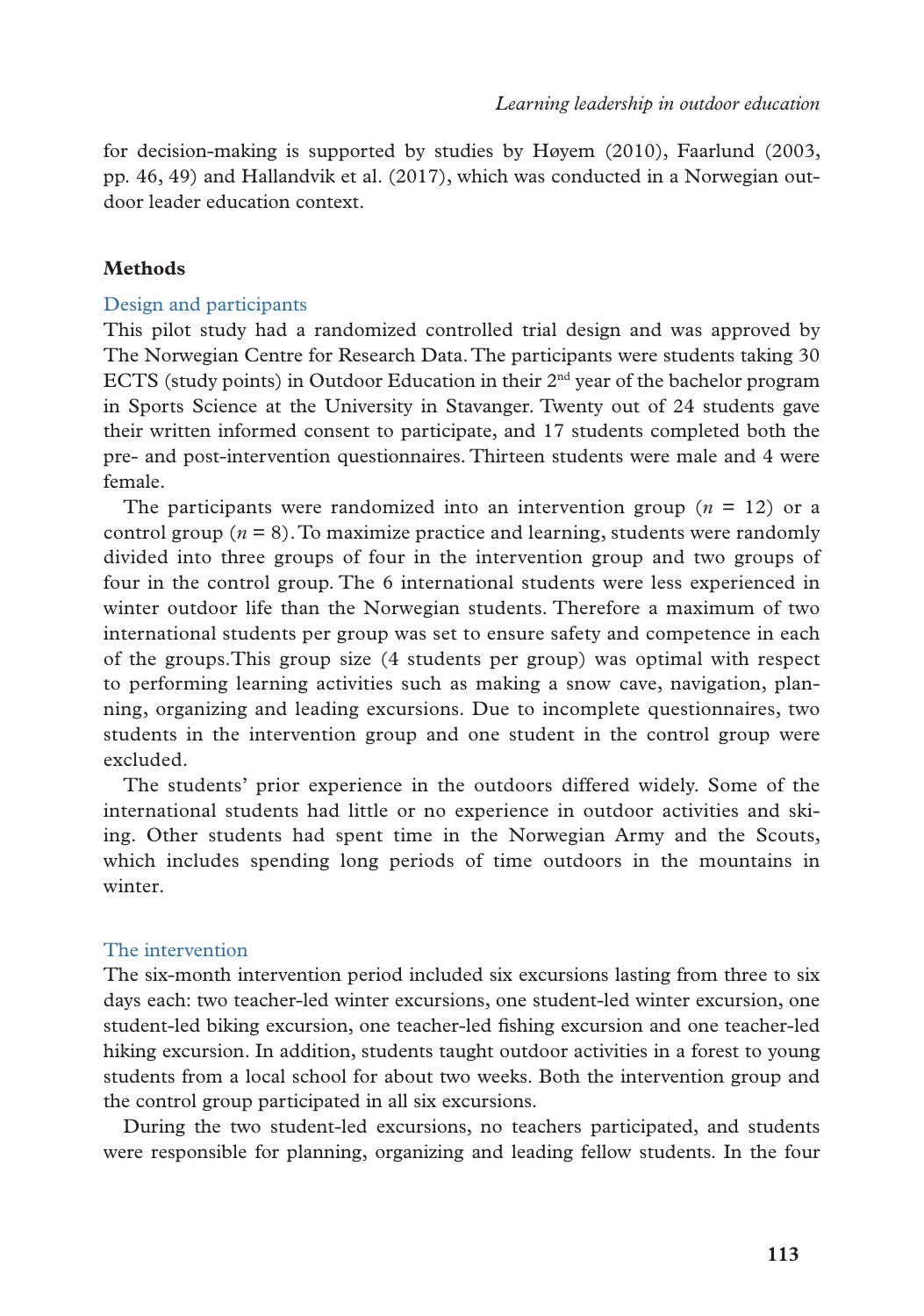teacher-led excursions, teachers primarily observed and gave feedback to all the student groups, while students in turn led their own group of four students during the teaching activities.

The intervention group was instructed to use systematic feedback while the control group was not given any formal instructions regarding giving feedback to fellow students. In both the intervention group and control group, feedback could be given during the day. For the intervention group, systematic feedback included observing the leader student closely and taking feedback notes during excursions and during the two weeks of teaching outdoor activities. They were expected to compile their notes into written feedback using a feedback form. This process was completed for each student leader in the group. The feedback form was based on Yukl's four categories of leadership behaviour, customized for outdoor leadership. The feedback was shared during a feedback meeting within two days after returning from the excursion. The agenda of the feedback meeting was to sum up, share and reflect upon their observations and written feedback regarding the four leadership behaviour categories in the context of outdoor leadership.

## **Ouestionnaire**

To assess the outdoor leadership skills of the students, a questionnaire based on Yukl's classification of leader behaviour (1989, pp. 35, 59–60) was created. As shown in Figure 1, the four categories of leader behaviour are broken down into subcategories. To assess students' competence, 30 questionnaire items were developed based on Yukl's definitions of the subcategories, as well as the specific activities at excursions. Table 1 provides an overview of the 30 items.

To classify students' perceived outdoor leadership behaviour, students evaluated their level of competence for each leadership behaviour before and after the intervention period using a Likert scale from 1–10, modified by the model from Dreyfus and Dreyfus (1980, p. 15). This scale illustrates the level of outdoor leadership: a score of 1–2 indicates novice, 3–4 indicates advanced beginner, 5–6 indicates competent, 7–8 indicates proficient and 9–10 indicates an expert (Table 1). A similar questionnaire and Likert scale was used by Dale and Wrisberg (1996) in assessing behaviour in sport. The questionnaire in this study was tested and adjusted based on feedback from other students and colleagues before being used in the pilot study.

The questionnaire was answered online before and after the intervention period (January and June), and students used around 30 min on the questionnaire each time. By comparing responses from January and June, progress in perceived leadership skills was measured.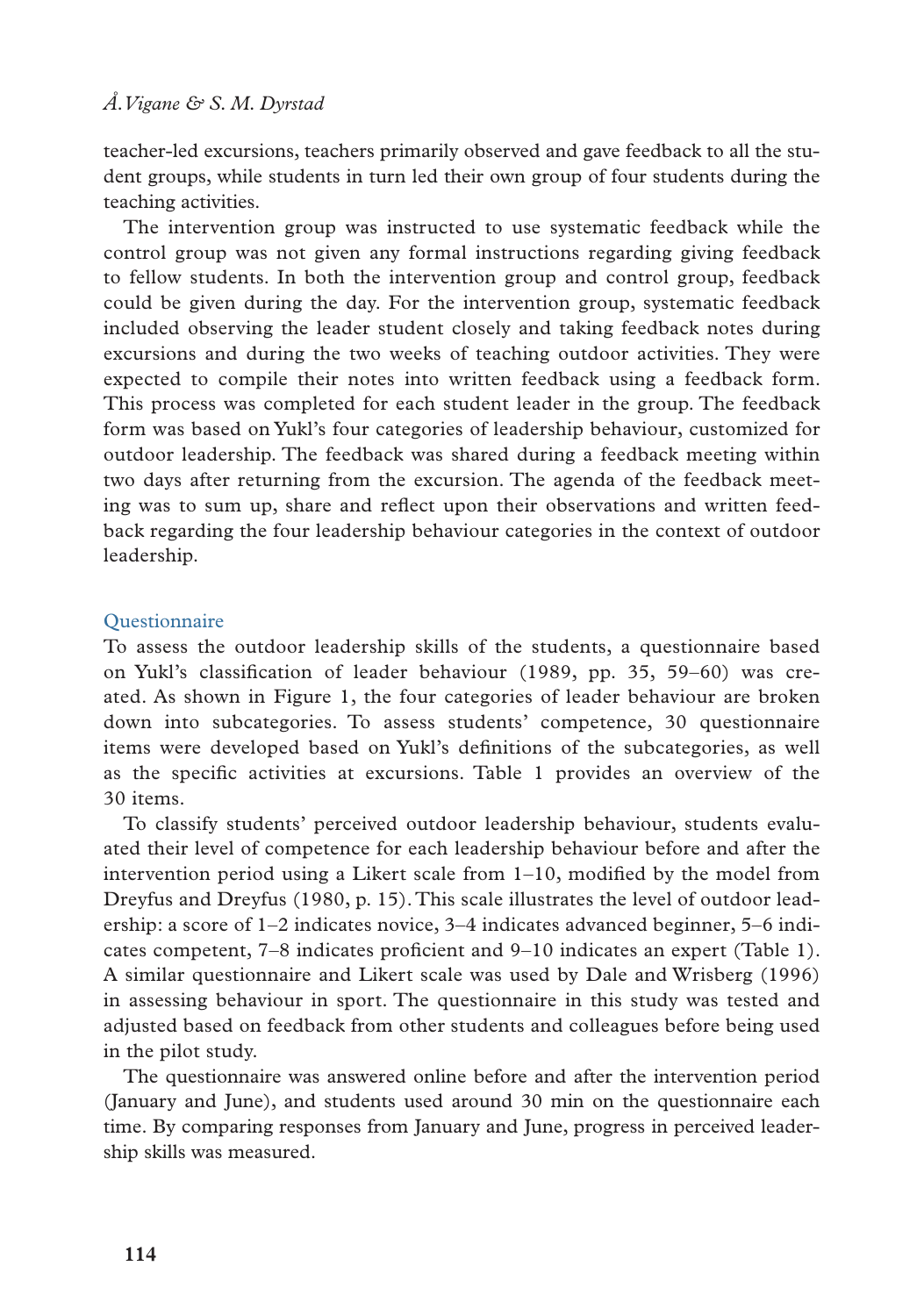*Table 1.* Items in the self-assessment questionnaire based on Yukl's categories of leader behaviour (1989, pp. 35, 59–60)

#### **Building relations**

- 1. Caring for others by listening and having the ability to empathize.
- 2. Caring for others by offering practical help.
- 3. Building a common understanding of the task.
- 4. Building a positive group dynamic.
- 5. Identifying and solving conflicts.
- 6. Socializing and showing interest in others.

#### **Giving-seeking information**

- 1. Identifying the required knowledge and competences within the group.
- 2. Giving clear information about decisions, plans, and work tasks.
- 3. Answering questions about various activities.
- 4. Communicating clearly everyone's roles and tasks.
- 5. Checking that the roles and tasks are fully accepted.
- 6. Providing guidance.
- 7. Monitoring decisions and work to ensure tasks are carried out.

#### **Influencing people**

- 1. Acting as a role model.
- 2. Encouraging a positive attitude to all participants.
- 3. Encouraging participants to help and support each other.
- 4. Encouraging participants to do as well as they can.
- 5. Giving praise and recognition at the right time and in the right situation.
- 6. Showing respect and appreciation for the effort of others.

#### **Making decisions**

- 1. Identifying task-related challenges before the excursion.
- 2. Designing goals and content for the excursion regarding the experiences and skills of the participants.
- 3. Making plan A, plan B, and a crisis plan.
- 4. Conducting a risk assessment before the excursion.
- 5. Identifying the cause(s) of the task-related challenges along the way and contribute to a solution.
- 6. Ensuring the safety of the group.
- 7. Handling emergency situations.
- 8. Offering opportunities for self-determination in situations there is time for it.
- 9. Leading the group while accounting for conditions and goals.
- 10. Using dialogue to find good solutions to challenges.
- 11. Leading the group in an open atmosphere so that group members feel they can disagree.

#### **Statistics**

Variable values are presented as mean (standard deviation: *SD*). The scores from all subcategories in each main category were summed and divided by the number of subcategories in each category and are shown in Table 2. Cronbach's alpha was used to assess the internal consistency of outdoor leadership and its four main categories included subcategories. Building relations, giving-seeking information, influencing people and making decisions all had high reliabilities (Cronbach's alpha  $\geq 0.78$ ) (Table 2). The correlations between the four categories were between 0.53 and 0.89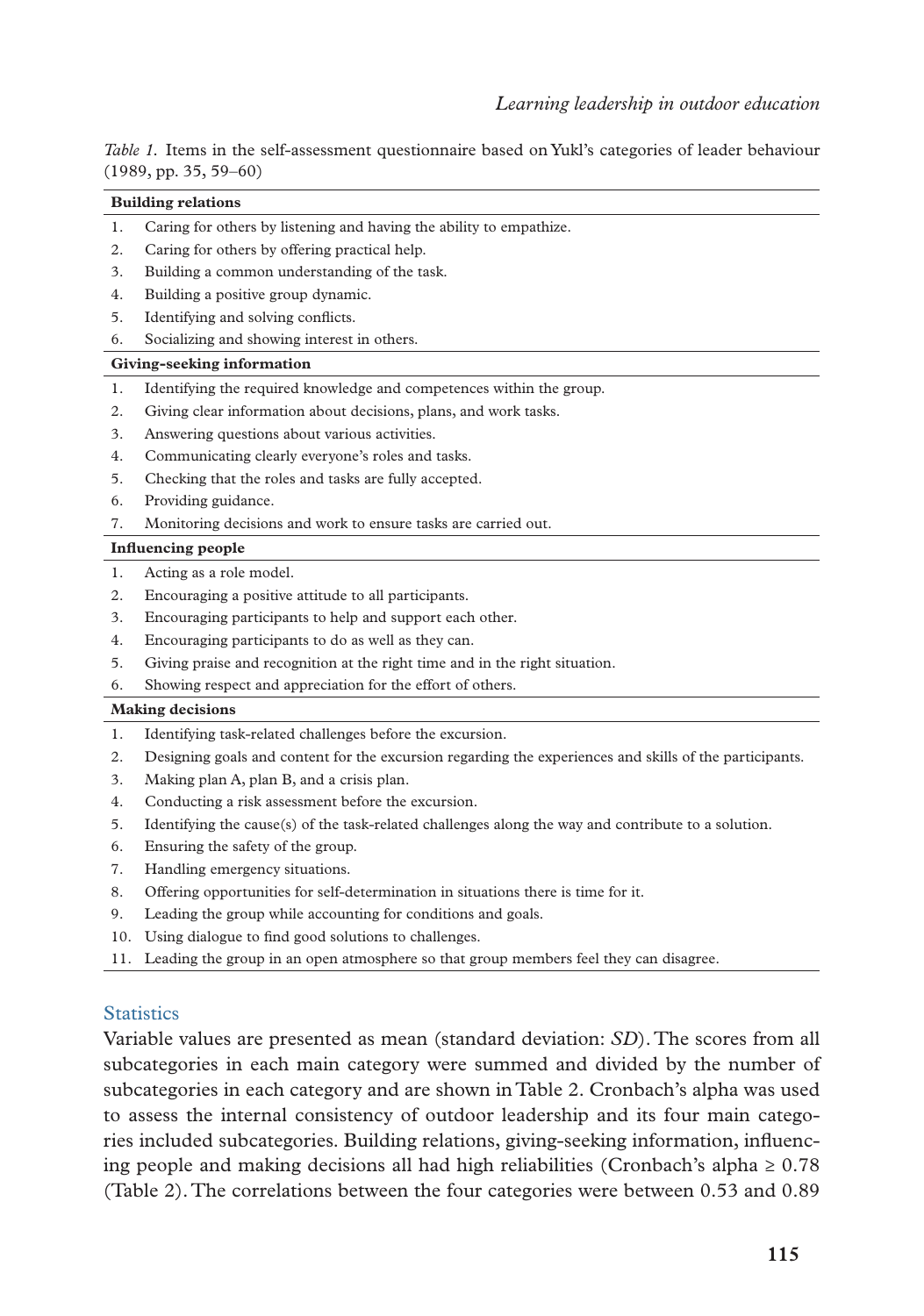for both pre- and post-intervention questionnaires. A paired sample *t*-test was used to detect differences between the mean sum from the pre- and post-intervention questionnaire for each of the four categories of leadership behaviour. An independent sample t-test was used to detect difference in the change, for each of the four categories of leadership behaviour, between the intervention and control group. A  $p < 0.05$ was regarded as statistically significant.

| Main category              | Number of sub-categories | Reliability Cronbach's alpha |      |
|----------------------------|--------------------------|------------------------------|------|
|                            |                          | Pre                          | Post |
| Building relations         | 6                        | 0.84                         | 0.88 |
| Giving-seeking information |                          | 0.95                         | 0.95 |
| Influencing people         | 6                        | 0.92                         | 0.96 |
| Making decisions           |                          | 0.91                         | 0.78 |

*Table 2.* Cronbach's alphas for the four categories of outdoor leadership

# **Results**

A significant improvement of 23–40% in perceived competency in the four outdoor leadership behaviours was found both in the intervention and the control group (Table 3). Perceived progress in making decisions had a significantly larger increase than the other three behaviours. No significant difference in change in perceived leadership skills were found between the intervention and control group (p-values between 0.2 and 0.9).

*Table 3.* Changes from pre-intervention (January) to post-intervention (June) in perceived competence in each of the four categories in outdoor leadership behaviour in the intervention and control group. Data is presented as mean (standard deviation), and the score is from 1 (lowest grade of competence) to 10 (highest grade of competence).

|             | Intervention group<br>$(n = 10)$ |           | Control group<br>$(n = 7)$ |       | All $(n = 17)$ |        |           |                      |            |        |
|-------------|----------------------------------|-----------|----------------------------|-------|----------------|--------|-----------|----------------------|------------|--------|
|             | Pre                              | Post      | Change                     | Pre   | Post           | Change | Pre       | Post                 | Change     | Change |
|             |                                  |           | score                      |       |                | score  |           |                      | score      | $\%$   |
| Building    | 6.3                              | 7.8       | 1.5                        | 6.9   | 8.4            | 1.5    | 6.6       | 8.1                  | 1.5        | 22.7%  |
| relations   | (1.3)                            | $(0.7)^*$ | (1.2)                      | (0.6) | $(1.0)^*$      | (0.8)  | $(1.1)^*$ | $(0.8)$ <sup>*</sup> | $(1.0)$ ** |        |
| Giving-     | 6.2                              | 7.6       | 1.4                        | 6.2   | 8.6            | 2.4    | 6.2       | 8.0                  | 1.8        | 29.0%  |
| seeking     | (1.2)                            | $(0.7)^*$ | (1.5)                      | (1.4) | $(1.2)^*$      | (1.4)  | $(1.3)^*$ | $(1.0)^*$            | $(1.5)$ ** |        |
| information |                                  |           |                            |       |                |        |           |                      |            |        |
| Influencing | 6.1                              | 7.6       | 1.5                        | 6.9   | 8.4            | 1.5    | 6.4       | 7.9                  | 1.5        | 23.4%  |
| people      | (1.4)                            | $(1.1)^*$ | (1.2)                      | (0,9) | $(1,4)^*$      | (1.3)  | $(1.3)^*$ | $(1.2)^*$            | $(1.2)$ ** |        |
| Making      | 5.4                              | 7.6       | 2.2                        | 5.6   | 7,9            | 2.3    | 5.5       | 7.7                  | 2.2        | 40.0%  |
| decisions   | (1,2)                            | $(0,6)^*$ | (1.3)                      | (1.1) | $(1.4)^*$      | (1.4)  | $(1.1)^*$ | $(0.9)$ <sup>*</sup> | $(1.3)$ ** |        |

\*Significant different from pre-intervention (*p* < 0.05)

\*\*Significant different from pre-intervention (*p* < 0.001)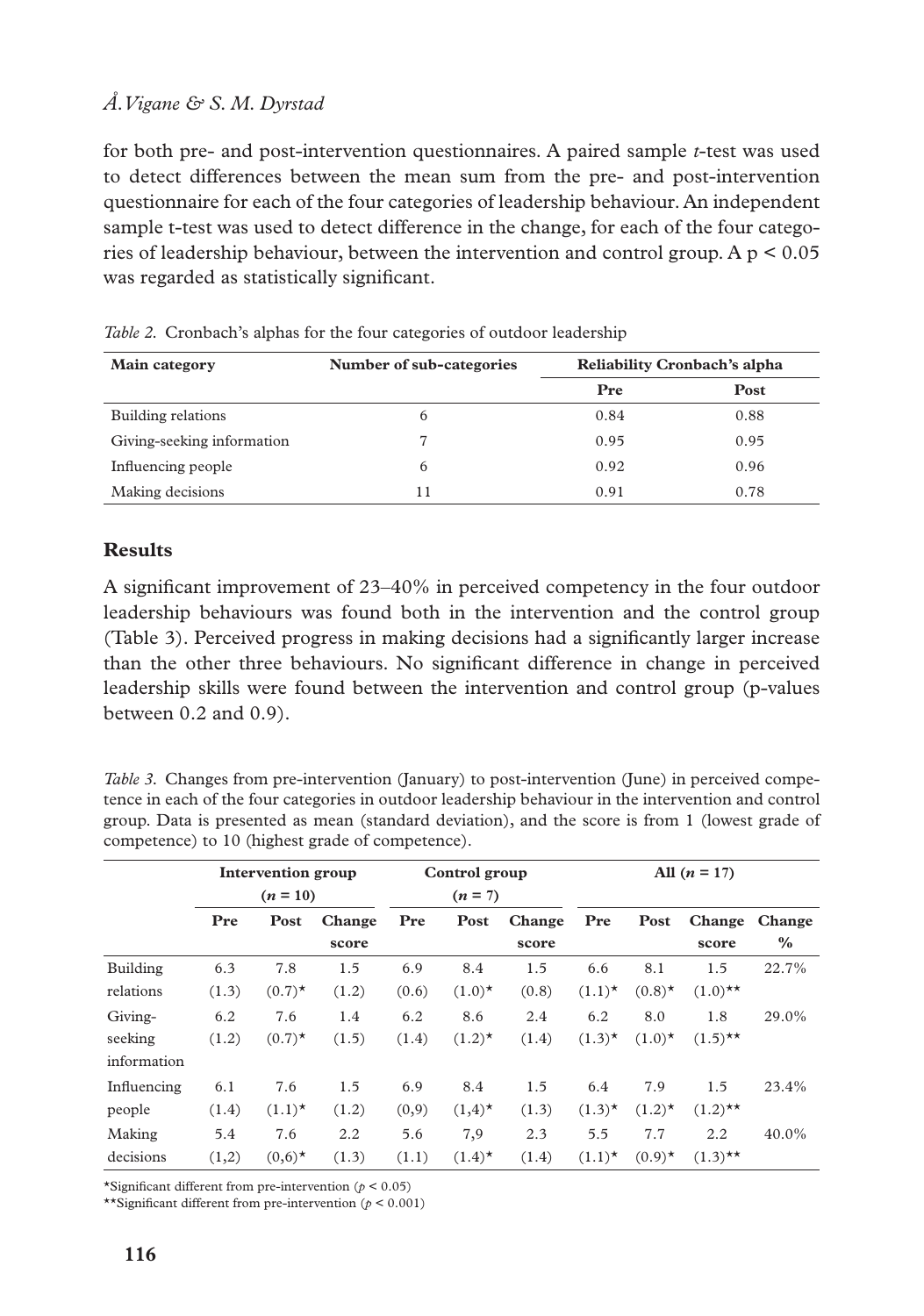## **Discussion**

The main finding of the study was a significant improvement in perceived competence in the four outdoor leadership behaviours for all students during a six-month outdoor education course. No differences in change between the intervention and control groups were found. The largest improvement in outdoor leadership was found in the *making decisions* behaviours. We assume the effect of agency, small group dynamic, learning from teachers in real situations, self-experience feedback from nature and student-led excursions, all contributed to perceived improvement in outdoor leadership. The pedagogical approach, like facilitating for responsibility, consequences of actions and inviting students to lead by turn, seemed to have a great impact on students' perception of their skills in making decisions. Another reason for the large progression can be that the students had little experience in making decisions in a group context before they started the program. Through the activities and challenges during the excursions, and the organization of students into small groups, students were placed in real situations where they had to lead others and make decisions. According to Dewey (1938, pp. 68–69) and Beames and Brown (2016, pp. 108–110), it seems that agency, large responsibility, and ability to apply have a large impact on all students' perception of their leadership behaviour. This is supported by Vikene et al. (2019, pp. 121–125) and Sibthorp et al. (2007), who underline the importance of making students responsible for decision making. Further, Wenger (2004, p. 285) concludes that involvement and participation in a community of practice enhance the learning outcomes for everyone. Both the intervention and control groups were given expansive responsibility in planning and organizing student-led excursions during the outdoor education course. Based on the teaching in leadership theory, the excursions and practice during the course and how students' decisions and judgement directly influenced well-being, it was expected that all students' perceived leadership skills would progress. Because the present study is the first Norwegian study examining perceived progression in outdoor leadership skills among students, it is difficult to evaluate the importance of the 23–40% improvement in the four soft-skills leadership categories. However, by practicing decision making in a variety of situations, the students feel safer and more comfortable when making decisions.

A surprising finding was that results showed no significant difference in perceived leadership skills between the intervention and the control group. One reason could be that the systematic feedback from fellow students was given one or two days after the end of the excursion rather than during the excursion. This delay might have reduced the learning. One reason systematic feedback from fellow students was given after the excursion and not on a daily basis was that weather conditions were often challenging. In situations with cold, wind and exhausting tasks (e.g., digging a snow cave and igloo), systematic feedback during the day was hard to prioritize. Students also reported that they were too tired to share feedback at the end of the day. Since the intervention and the control groups showed the same improvement in perceived leadership competence, experiences in the field related to concepts described by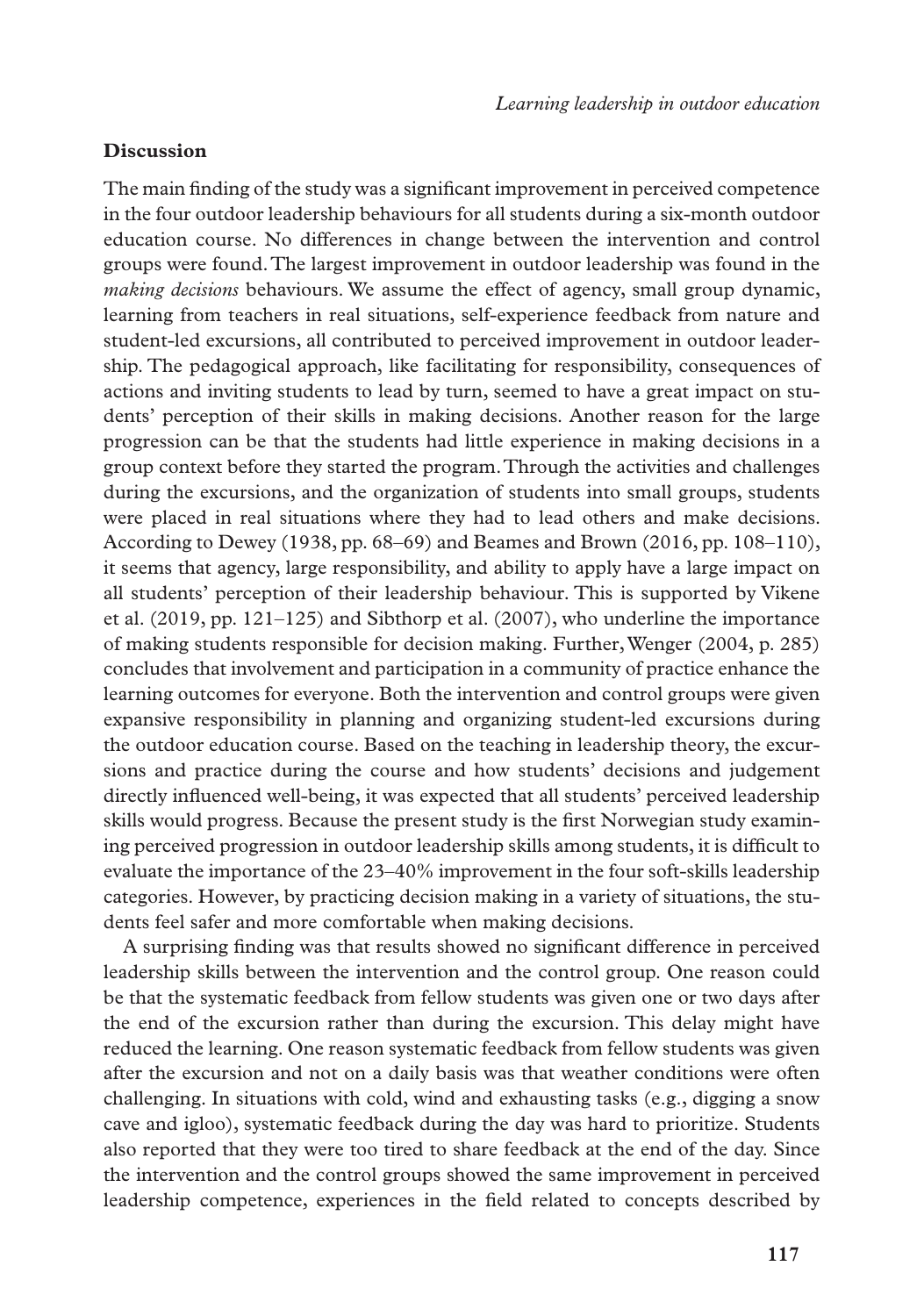Hattie and Timperley (2007, p. 87), the value of self-experience feedback (Høyem, 2010; Vikene et al., 2019, pp. 108–109, 121), and the importance of situated learning, can explain the progression among all the students. In addition, conversations with students from the intervention group after the intervention was finished revealed that students found the feedback form too complex, and stated that it was hard to give concrete feedback to increase learning. This suggests that the systematic peer feedback as organized in the present study was not important for the increase in perceived leadership skills. These findings are supported by Paisley et al. (2008), who found feedback did not play a major role in learning.

In the opposite, Carver (2008, p. 152) and Beames and Brown (2016, pp. 29, 33) underline that concrete and situation-oriented feedback will strengthen the learning process. It might be that systematic and spontaneous feedback given during tasks in the smaller student group might be more effective and better for learning than systematic feedback given at the end of the day or after the excursion? However, giving this kind of feedback could be difficult for inexperienced outdoor education students. The above literature does not distinguish between peer feedback and teacher feedback, but Hattie (2012, p. 25) concluded that focused feedback from teachers is important in the learning process. Students in both the intervention group and the control group received systematic and spontaneous teacher feedback during the excursions with approximately the same scope and depth. In addition, nature probably spoke loud and clear to all the students about how to stay safe and comfortable in different situations. Feedback from wind, temperature, snow conditions, equipment and body will in real situations have a great influence and enhance learning in outdoor leadership.

The feedback and teaching from teachers, and feedback from nature, was probably more impactful than feedback from peers. For example, to teach students how to make a safe route selection, the teachers gathered the group close to an appropriate upward hill. Then teachers asked questions about how to assess the risk of avalanche by checking steepness, prevailing wind direction, recent temperature changes, snow conditions, size of snow crystals, existence of small cracks in the snow and rumble/ sounds from the snow. By solving problems in a real situation, which could cause injury or risk for avalanche, the students probably learned a lot from teachers and nature, because they were focused and concentrated on the learning outcome, and because the consequences were very real. The following example explains how nature gave feedback to students regarding route selection, clothing, equipment and decision making: After leading for approximately 7 km, the student leaders were planning for a break. They decided to stop on top of a windy hill. After the uphill hike, all the students were sweaty. As the cold  $(9^{\circ}C)$ , windy conditions chilled their bodies, amplified by the sweat, the students quickly understood that this was not a good location for a break. They were learning along the way, because nature taught them to avoid the cold and uncomfortable situations. Nature might therefore be the best at teaching outdoor leadership skills.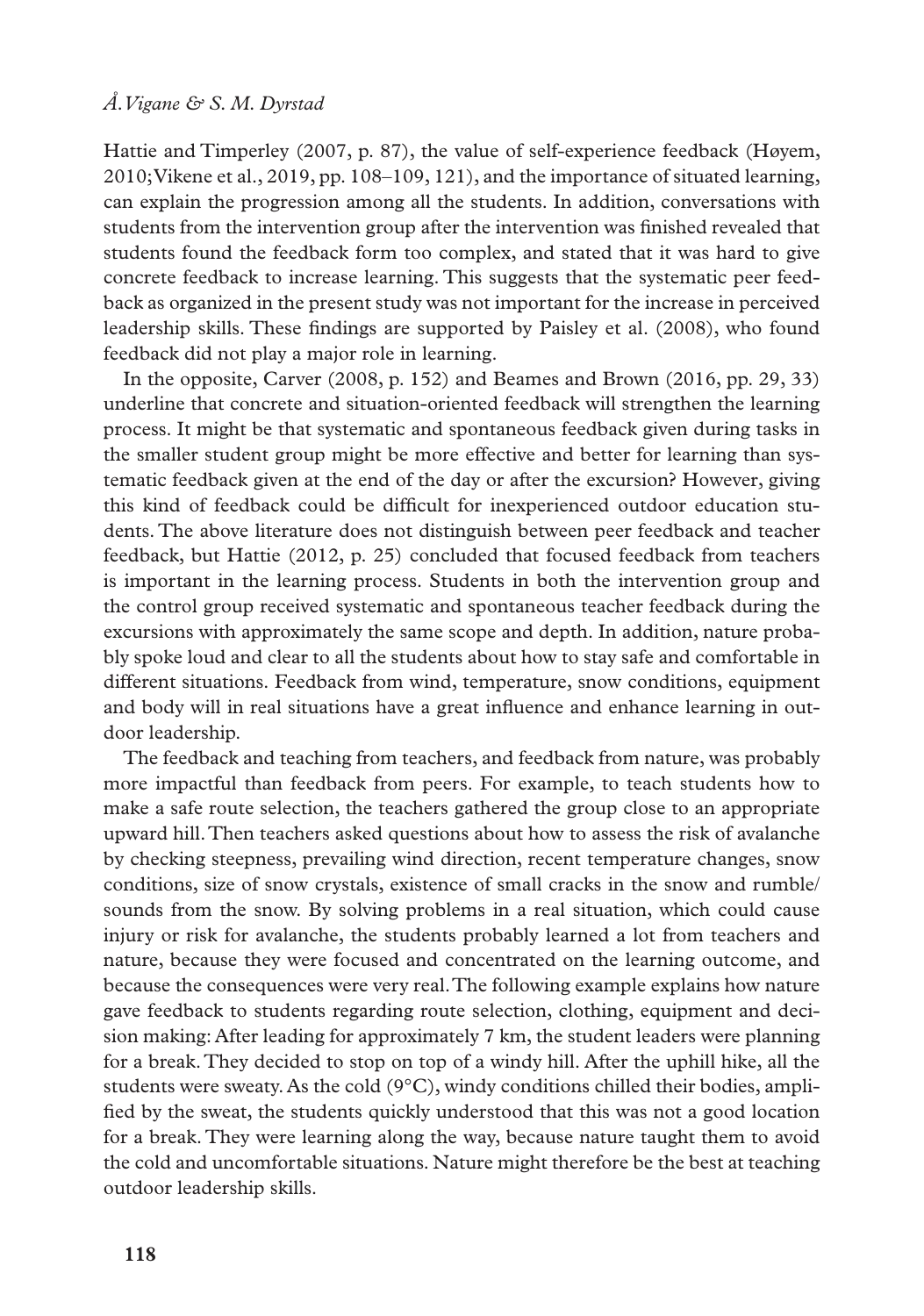How did we define progress in the four categories of soft leadership skills? First, progression in perceived leadership behaviour, especially decision making, is measurable. By keeping the groups small, allowing expansive agency, and providing a multitude of decision-making opportunities during excursions and activities, leader students got plenty of decision-making practice in a safe space. Second, the students seemed to be more conscious of their interpersonal skills, and the value of influencing others. Attentiveness to how one's behaviour can influence others is important for outdoor leadership. Third, by recognizing the importance of interpersonal skills, giving and seeking information and understanding how to influence others, the students can more effectively teach others technical skills. Finally, the results show that teachers and nature strongly influence progress in outdoor leadership, compared to feedback from peers. There are weaknesses in how the systematic feedback was organized, as well as weaknesses in the descriptions of the different levels of leadership (novice, advanced beginner, competent, proficient, expert) according to Dreyfus and Dreyfus (1980, p. 15). However, the findings can provide the basis for more research into how students learn, and what they learn at university studies in outdoor education.

## **Limits of the study**

This is a pilot study and contains a small number of participants. Therefore, a full factor analysis could not be carried out to validate the Norwegian questionnaire. However, the internal consistency within the four categories of leadership behaviour showed high reliabilities with Cronbach's alphas  $\geq 0.78$ , and all correlations between the four categories of leadership behaviour within the recommended values between 0.3 and 0.9 (Field, 2013, p. 694). Even though the results could not be generalized, significant findings and useful experiences regarding how student feedback could be carried out could form the basis for new studies examining use of systematic student feedback in outdoor education.

Second, self-assessments have limitations. A comment from one student highlights this dilemma. She thought she had overestimated herself at the beginning of the semester and said: *"The more experience I get, the more I realize I didn't know as much as I thought".* Comparison with teacher assessments could be one way to account for gross over- or under-estimations.

## **Conclusion**

The purpose of this study was to examine: (1) to what extent students improved perceived leadership skills after a six-month outdoor education course, and (2) to what extent systematic use of feedback from fellow students, in addition to feedback from teachers, strengthened perceived outdoor leadership skills. All students experienced a significant positive development in perceived outdoor leadership skills.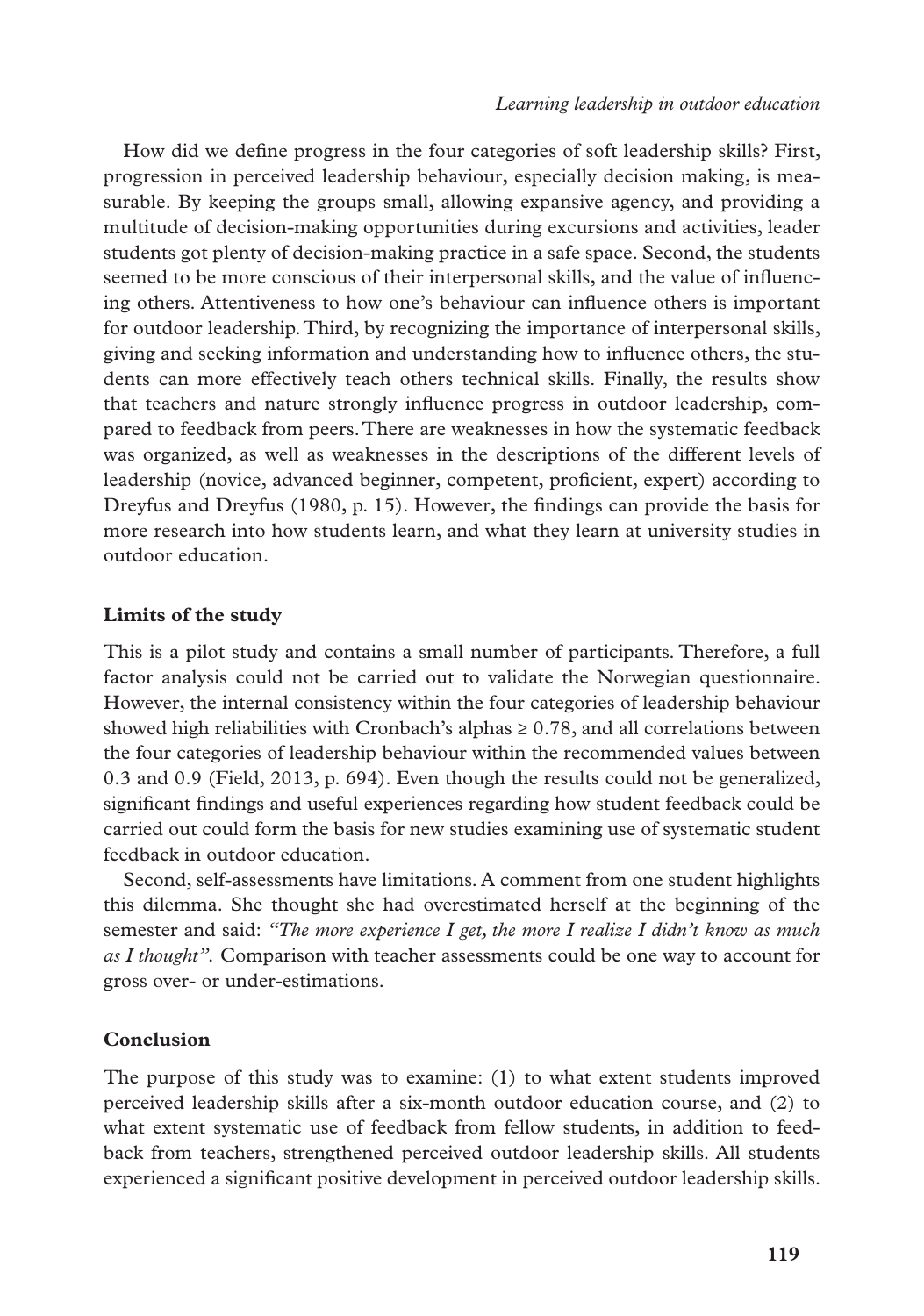Results indicate that systematic feedback from fellow students given after excursions did not strengthen perceived leadership skills. This could be a result of the peer feedback form being too complex, peer feedback being given too late after the activity, or peer feedback given in too general terms. Feedback from teachers and feedback from nature in real situations seem to explain students' strong progress in perceived outdoor leadership skills. The results underline the important role teachers play in giving real time feedback to students during excursions, the importance of agency, and the importance of teachers facilitating learning by experience in real situations.

## **Author biographies**

**Åge Vigane** is an associate professor in physical education, sport and "friluftsliv" at the Department of Education and Sport Science at the University of Stavanger. He has been teaching BA students in outdoor education for many years and has research interests in increasing students' learning outcome and in outdoor leadership.

**Sindre M. Dyrstad** is a professor in sports science and head of the Public Health Department at the University of Stavanger. He has extensive experience in outdoor education and a strong research interest in increasing students' learning outcome.

### **References**

Beames, S., & Brown, M. (2016). *Adventurous learning: A pedagogy for a changing world*. Routledge.

- Bolton, G. (2010). *Reflective practice: Writing and professional development* (3rd ed.). Sage.
- Carver, R. (2008). Theory for practice: A framework for thinking about experiential education. In K. Warren, D. Mitten, & T. A. Loeffler (Eds.), *Theory & practice of experiential education* (4th ed., pp. 149–158). Association for Experiential Education.
- Dale, G. A., & Wrisberg, C. A. (1996). The use of a performance profiling technique in a team setting: Getting the athletes and coach on the "same page". *The Sport Psychologist*, *10*(3), 261–277. [https://doi.org/10.1123/](https://doi.org/10.1123/tsp.10.3.261) [tsp.10.3.261](https://doi.org/10.1123/tsp.10.3.261)
- Dewey, J. (1938). Experience and education. For the 60th anniversary edition: KAPPA DELTA PI.
- Dreyfus, S. E., & Dreyfus, H. L. (1980). *A five-stage model of the mental activities involved in directed skill acquisition*.
- Enoksen, E., & Lynch, P. (2018). Learning leadership: Becoming an outdoor leader. *Journal of Adventure Education and Outdoor Learning*, *18*(2), 176–188. <https://doi.org/10.1080/14729679.2017.1391105>
- Field, A. (2013). *Discovering statistics using IBM SPSS statistics: And sex and drugs and rock 'n' roll* (4th ed.). Sage.
- Faarlund, N. (1974). *Friluftsliv: Hva hvorfor hvordan [Friluftsliv:What Why How]*. Høyfjellsskolen norsk alpincenter.
- Faarlund, N. (2003). *Friluftsliv: Hva hvorfor hvordan [Friluftsliv:What Why How].* (Digital edition, L. Verket, Ed.). www.naturliv.no.
- Graham, J. (1997). *Outdoor leadership: Technique, common sense & self-confidence*. The Mountaineers Books.
- Hallandvik, L., Andresen, M. S., & Aadland, E. (2017). Decision-making in avalanche terrain: How does assessment of terrain, reading of avalanche forecast and environmental observations differ by skiers' skill level? *Journal of Outdoor Recreation and Tourism*, *20*, 45–51.<https://doi.org/10.1016/j.jort.2017.09.004>
- Hattie, J. (2012). *Visible learning for teachers: Maximizing impact on learning*. Routledge.
- Hattie, J., & Timperley, H. (2007). The power of feedback. *Review of Educational Research*, *77*(1), 81–112. <https://doi.org/10.3102/003465430298487>
- Høyem, J. (2010). Vi graver oss ned i friluftslivsfagets didaktikk [Going into greater depth about Norwegian outdoor education]. *Norsk pedagogisk tidsskrift,* (1), 67–78.